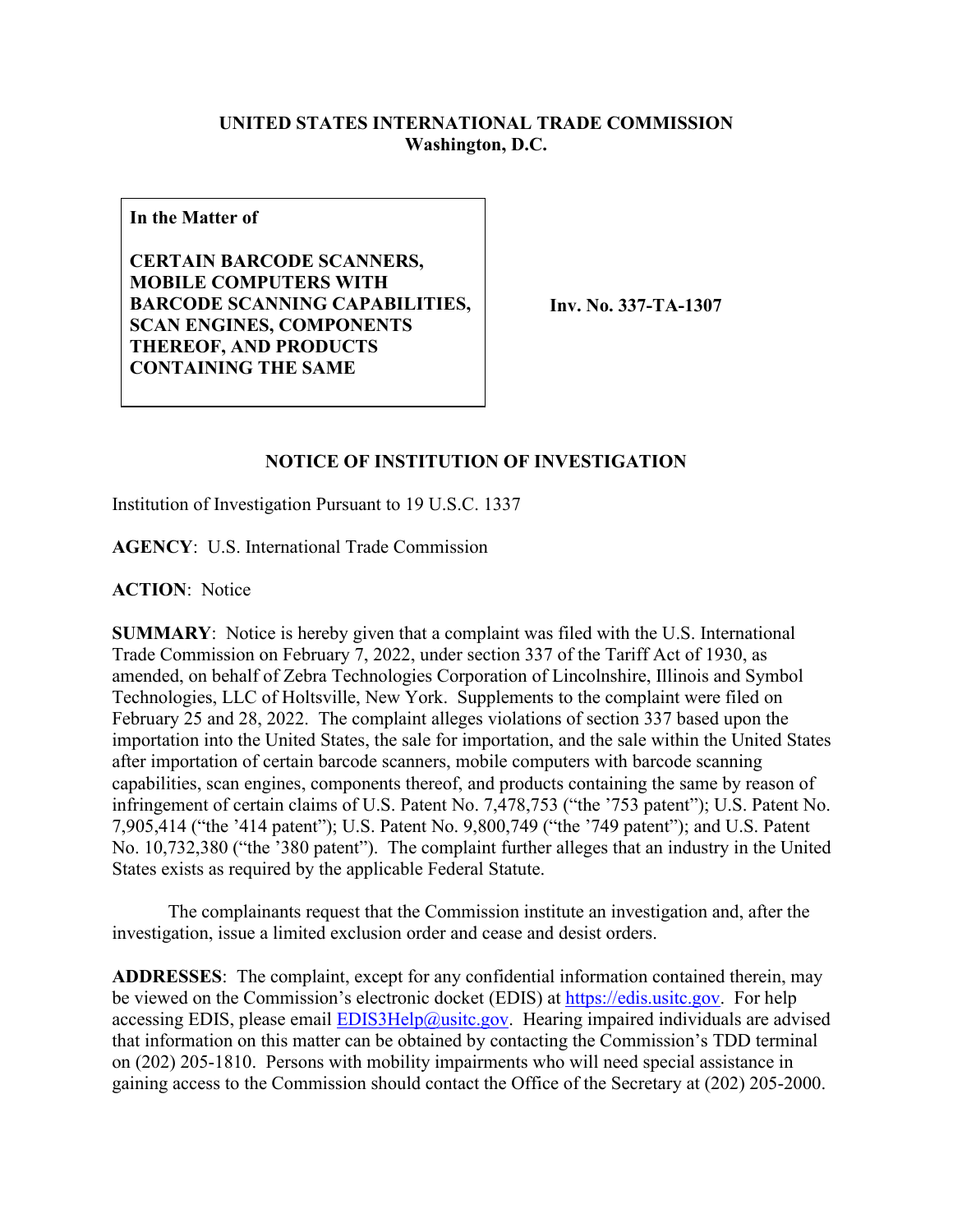General information concerning the Commission may also be obtained by accessing its internet server at [https://www.usitc.gov.](https://www.usitc.gov/)

**FOR FURTHER INFORMATION CONTACT**: Jessica Mullan, Office of the Secretary, Docket Services Division, U.S. International Trade Commission, telephone (202) 205-1802.

## **SUPPLEMENTARY INFORMATION**:

**AUTHORITY**: The authority for institution of this investigation is contained in section 337 of the Tariff Act of 1930, as amended, 19 U.S.C. 1337, and in section 210.10 of the Commission's Rules of Practice and Procedure, 19 C.F.R. 210.10 (2021).

**SCOPE OF INVESTIGATION**: Having considered the complaint, the U.S. International Trade Commission, on March 9, 2022, **ORDERED THAT** –

 (1) Pursuant to subsection (b) of section 337 of the Tariff Act of 1930, as amended, an investigation be instituted to determine whether there is a violation of subsection (a)(1)(B) of section 337 in the importation into the United States, the sale for importation, or the sale within the United States after importation of certain products identified in paragraph (2) by reason of infringement of one or more of claims 1-4, 10, 16-17, and 19 of the '753 patent; claims 1, 5-9, 11-12, 14-15, and 19-26 of the '414 patent; claims 1-16 of the '749 patent; and claims 1-2, 4-12, 14-16, and 19-20 of the '380 patent, and whether an industry in the United States exists as required by subsection (a)(2) of section 337;

(2) Pursuant to section 210.10(b)(1) of the Commission's Rules of Practice and Procedure, 19 C.F.R. 210.10(b)(1), the plain language description of the accused products or category of accused products, which defines the scope of the investigation, is "barcode scan engines and scanners (handheld and stationary scanners), mobile computers with barcode scanning capabilities (handheld, tablet, and wearable computers), and components thereof (circuit boards with barcode scanning capabilities)";

 (3) For the purpose of the investigation so instituted, the following are hereby named as parties upon which this notice of investigation shall be served:

(a) The complainants are:

Zebra Technologies Corporation 3 Overlook Point Lincolnshire, Illinois 60069

Symbol Technologies, LLC 1 Zebra Plaza Holtsville, New York 11742

 (b) The respondents are the following entities alleged to be in violation of section 337, and are the parties upon which the complaint is to be served: